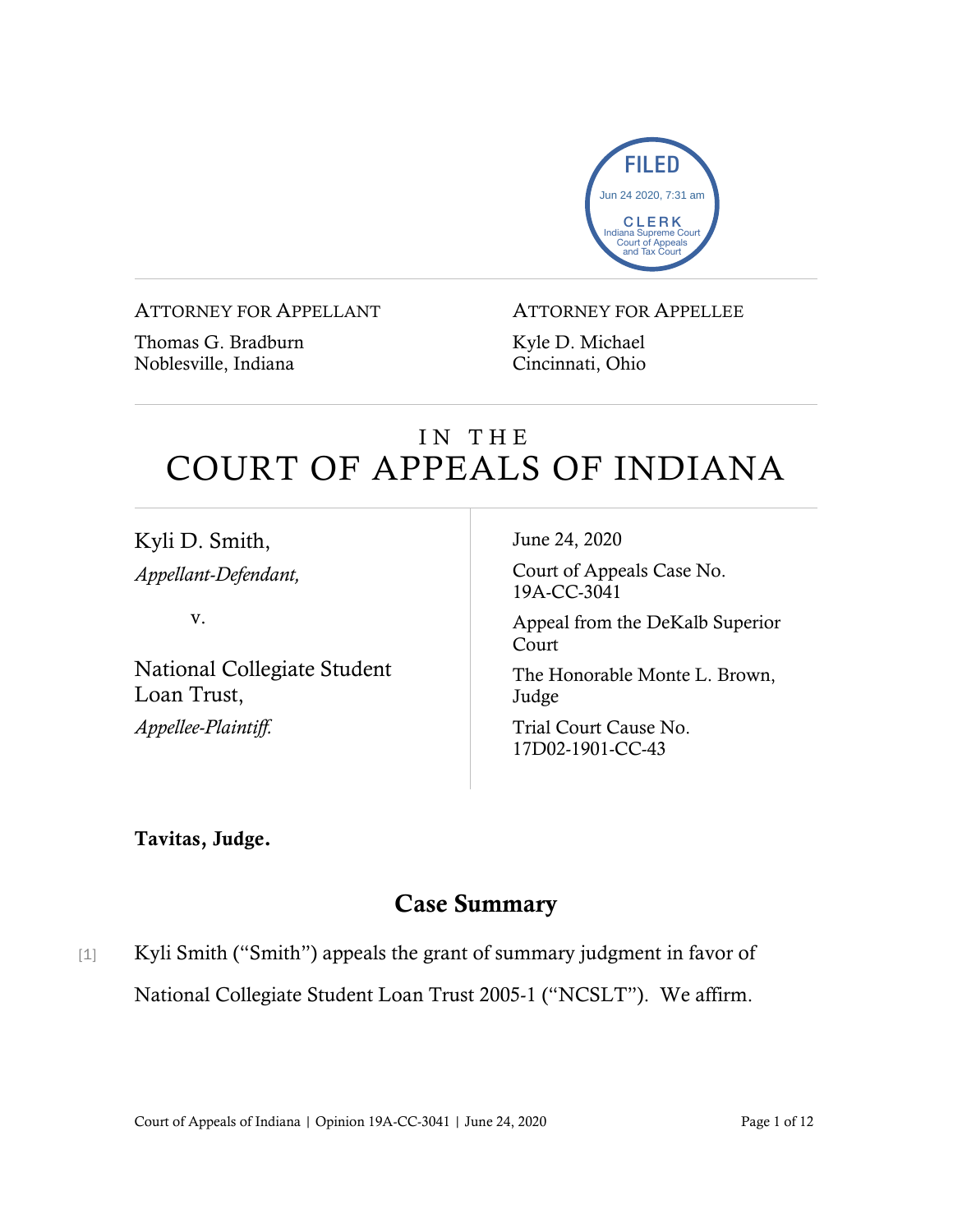## Issues

- [2] Smith raises two issues on appeal, which we restate as follows:
	- I. Whether NCSLT designated inadmissible hearsay evidence in support of its motion for summary judgment.
	- II. Whether a genuine issue of material fact exists regarding NCSLT's ownership of and right to collect on Smith's educational loan account.

## Facts

- [3] On October 9, 2004, Smith executed a Bank One "Education One" loan agreement ("Contract") with Bank One, N.A. ("Bank One"). [1](#page-1-0) Appellant's App. Vol. II p. 56. Bank One disbursed the loan funds to Smith on October 22, 2004.
- [4] On February 23, 2005, Bank One executed a Pool Supplement Agreement, wherein Bank One "transfer[red], s[old], set[] over and assign[ed]" a bundle of educational loans to The National Collegiate Funding, LLC. *See id*. at 18. The bundle of educational loans was itemized in an attachment to the Pool Supplement Agreement and was referred to in the Pool Supplement Agreement as "the TRANSFERRED BANK ONE LOANS[.]" *Id*. Smith's educational loan was among the transferred Bank One Loans. *Id*. at 76 ("Each of the following Pool Supplements was entered into [ ]: . . . Bank One, N.A., [ ] for

<span id="page-1-0"></span><sup>1</sup> Smith's mother, Charmaine Smith, co-signed the educational loan.

Court of Appeals of Indiana | Opinion 19A-CC-3041 | June 24, 2020 Page 2 of 12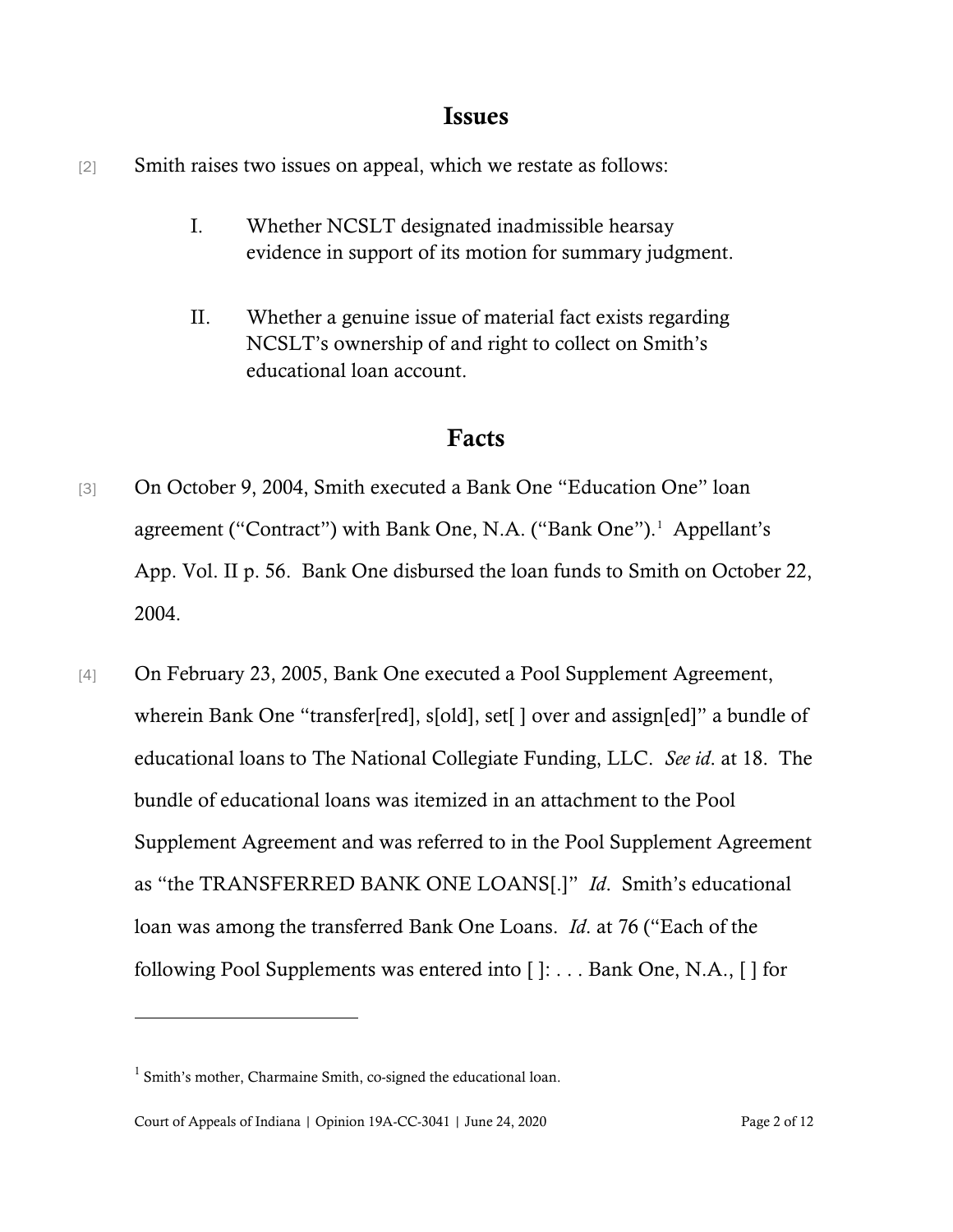loans that were originated under Bank One's [ ] EDUCATION ONE Loan Program . . . .") (emphasis in original). That same day, pursuant to a Deposit and Sale Agreement, The National Collegiate Funding, LLC, sold the same bundle of educational loans to NCSLT.

- [5] It is undisputed that Smith: (1) borrowed the educational funds; (2) has not made a payment on the loan since November 21, 2017; and (3) owes an outstanding balance. On January 24, 2019, NCSLT filed a complaint alleging that Smith breached the Contract and owed \$6,854.75, as well as accrued and ongoing statutory interest. On March 29, 2019, Smith filed her answer and asserted various affirmative defenses, including that NCSLT lacked standing to pursue its claim.
- [6] NCSLT filed a motion for summary judgment, a memorandum in support, and supporting designated materials on July 15, 2019. NCSLT's designated materials included the affidavit of Jacqueline Jefferis, in her capacity as the business records custodian for Transworld Systems Inc. ("TSI").<sup>[2](#page-2-0)</sup> On August 15, 2019, Smith filed her response in opposition to NCSLT's motion for summary judgment, as well as her supporting designated materials. On September 12, 2019, the trial court conducted a hearing<sup>[3](#page-2-1)</sup> on the motion for summary judgment; and on October 10, 2019, the trial court entered its order

<span id="page-2-0"></span><sup>2</sup> Loan subservicer TSI is the custodian of NCSLT's loan documents.

<span id="page-2-1"></span> $3$  The hearing on the motion for summary judgment appears to have been conducted telephonically. The record does not include a transcript.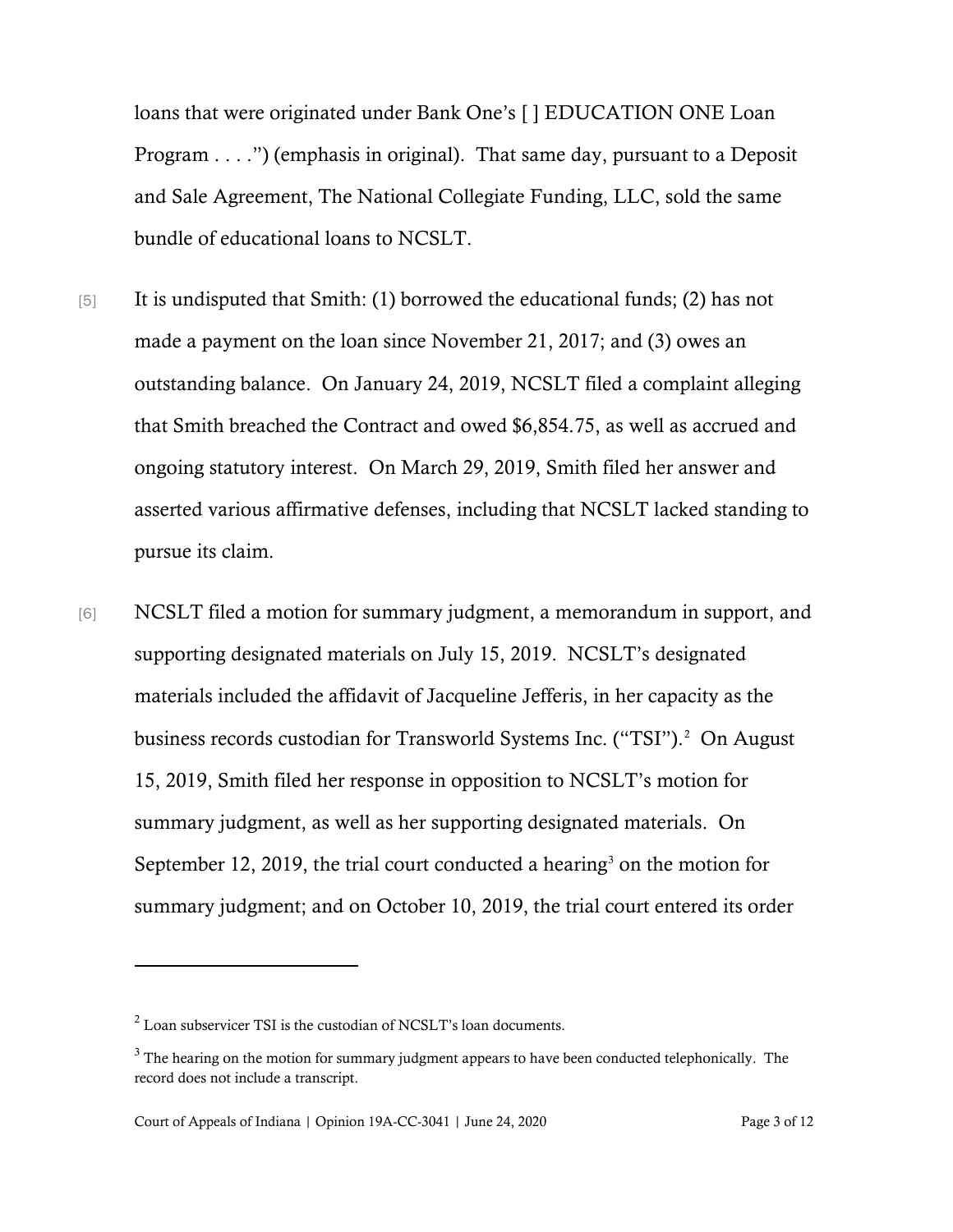granting NCSLT's motion for summary judgment. Smith filed a motion to correct error, which the trial court denied. Smith now appeals.

## Analysis

[7] Smith challenges the trial court's entry of summary judgment in favor of NCSLT. Summary judgment is appropriate only when the moving party shows there are no genuine issues of material fact for trial and the moving party is entitled to judgment as a matter of law. *Erie Indem. Co. for Subscribers at Erie Ins. Exch. v. Estate of Harris by Harris*, 99 N.E.3d 625, 629 (Ind. 2018), *reh'g denied*; *see also* Ind. Trial Rule 56(C). Once that showing is made, the burden shifts to the nonmoving party to designate appropriate evidence to demonstrate the actual existence of a genuine issue of material fact. *Schoettmer v. Wright*, 992 N.E.2d 702, 705-06 (Ind. 2013). When ruling on the motion, the trial court construes all evidence and resolves all doubts in favor of the non-moving party. *Id.* at 706. We review the trial court's ruling on a motion for summary judgment de novo, and we take "care to ensure that no party is denied his day in court." *Id.* "We limit our review to the materials designated at the trial level." *Gunderson v. State, Indiana Dep't of Nat. Res.*, 90 N.E.3d 1171, 1175 (Ind. 2018).

#### *I. Hearsay*

[8] Smith argues that affiant Jefferis "[lacks] personal knowledge of Bank One's regularly conducted business activities and recordkeeping"; and "the documents and evidence offered by NCSLT in support of its motion for summary judgment are inadmissible hearsay." Smith's Br. pp. 11, 13. In ruling on a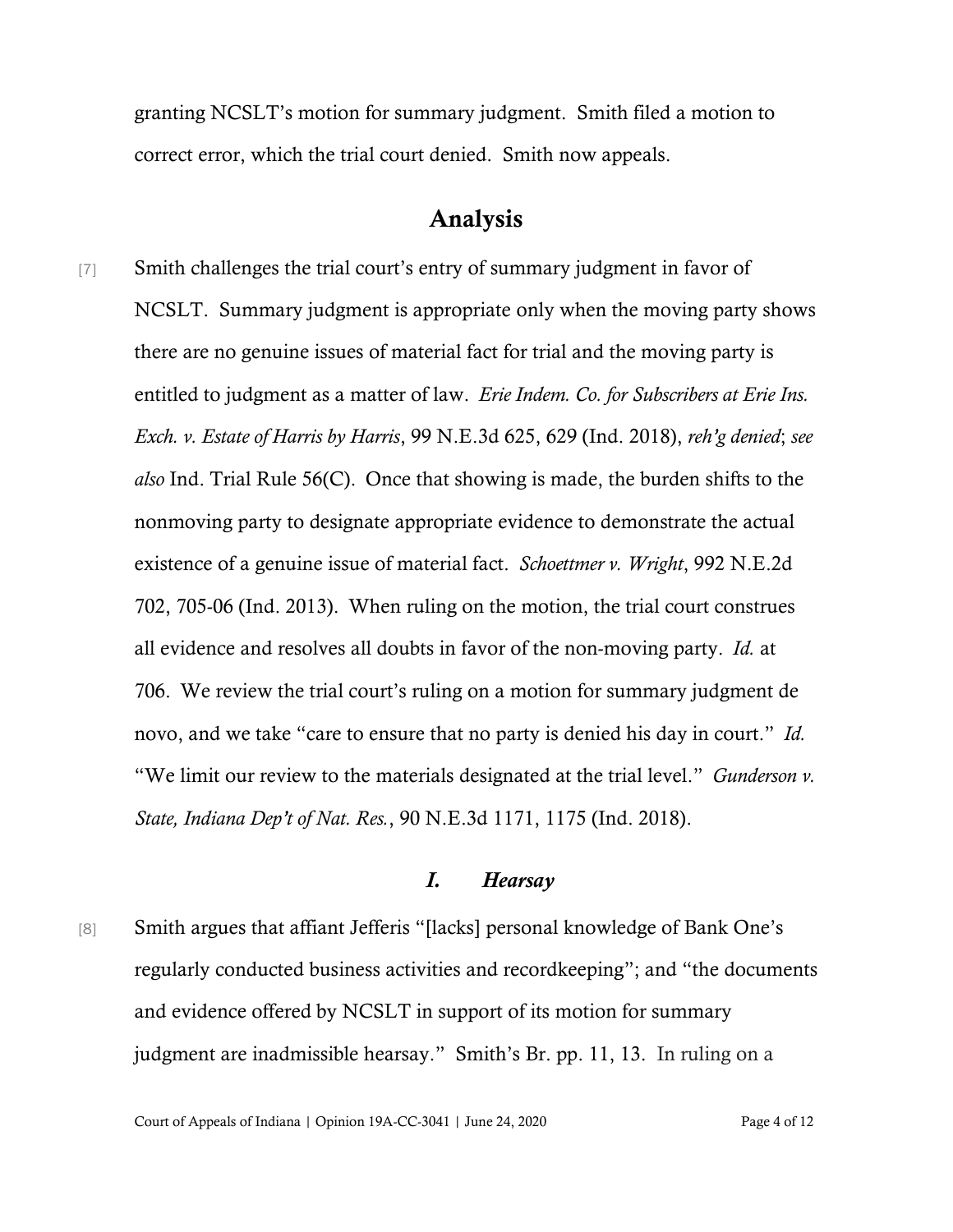motion for summary judgment, the trial court must consider only the properly designated evidence which would be admissible at trial. *Zelman v. Capital One Bank (USA) N.A.*, 133 N.E.3d 244, 248 (Ind. Ct. App. 2019); *see* Ind. T.R. 56(E). Such evidence does not include inadmissible hearsay contained in an affidavit. *Id.* Nor does it include documents that are unsworn statements or unverified exhibits. *Id.* 

[9] Although hearsay evidence is generally inadmissible, Indiana Evidence Rule 803(6) provides for a business records exception to the hearsay rule. To establish admissibility under Rule 803(6), the proponent of the hearsay evidence must show:

> (A) the record was made at or near the time by—or from information transmitted by—someone with knowledge;

(B) the record was kept in the course of a regularly conducted activity of a business, organization, occupation, or calling, whether or not for profit;

(C) making the record was a regular practice of that activity;

(D) all these conditions are shown by the testimony of the custodian or another qualified witness, or by a certification that complies with Rule 902(11) or (12) or with a statute permitting certification; and

(E) neither the source of information nor the method or circumstances of preparation indicate a lack of trustworthiness.

Ind. R. Evid. 803(6).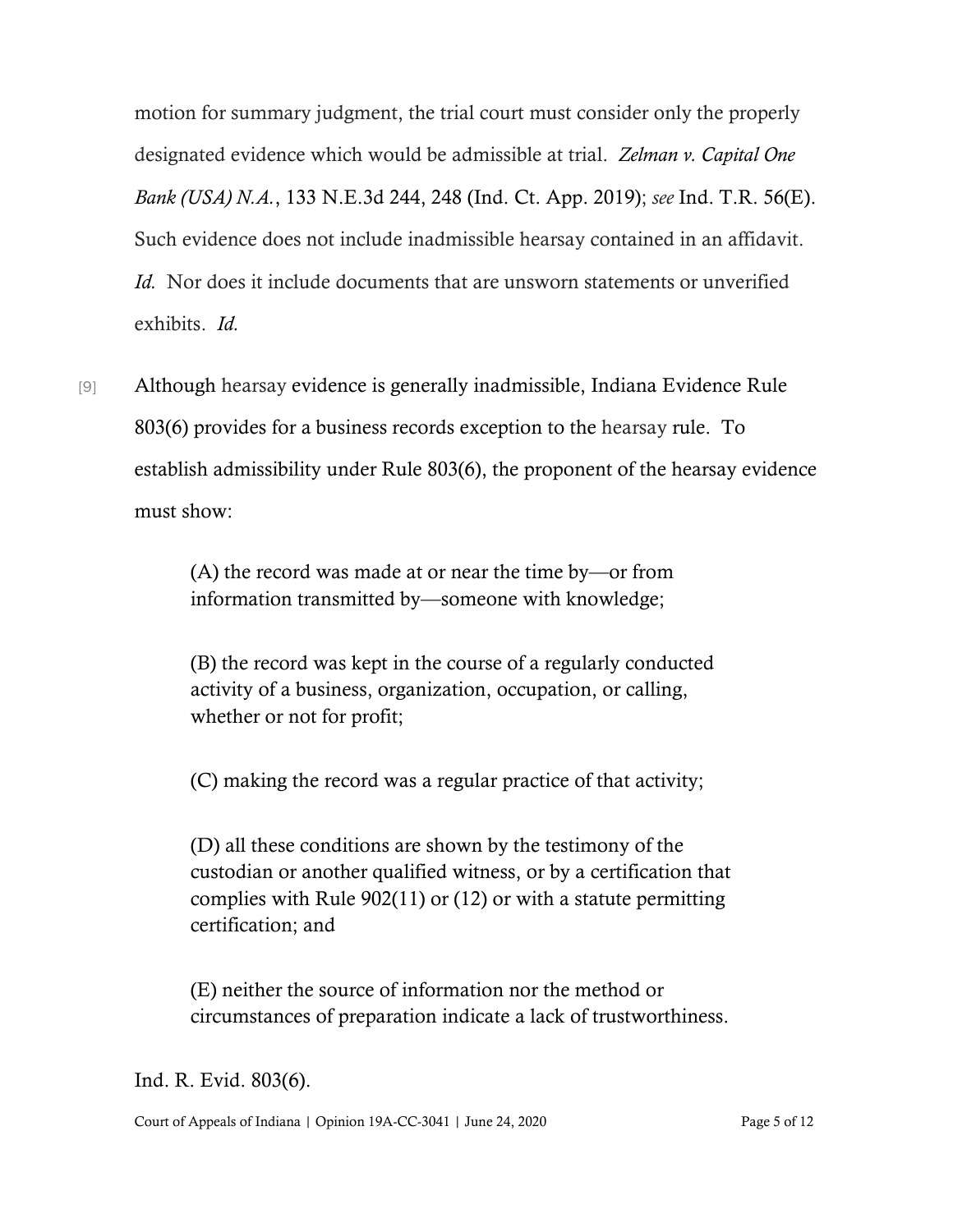- [10] In support of her argument, Smith relies heavily on *Holmes v. National Collegiate Student Loan Trust,* 94 N.E.3d 722 (Ind. Ct. App. 2017); however, *Holmes* is readily distinguishable from the instant facts. In *Holmes*, NCSLT sued Holmes for failure to pay a student loan debt. Holmes argued that NCSLT lacked standing for its claim and challenged NCSLT's designated affidavits as inadmissible hearsay. NCSLT successfully moved for summary judgment; however, a panel of this Court reversed on appeal.
- [11] The *Holmes* panel found:

In support of summary judgment, NCSLT designated the affidavit of Jacqueline Jefferis, an employee of Transworld Systems, Inc. ("TSI"), the loan subservicer for U.S. Bank, National Association, the "Special Servicer" of NCSLT. Jefferis stated that she was the "designated custodian of records" for TSI. She stated that she was "familiar with the process by which TSI received prior account records," that it was "TSI's regularlyconducted business practice to incorporate prior loan records . . . into TSI's business records," and therefore she was competent and authorized to testify regarding Holmes's specific loan and "the business records attached" to the affidavit. The purpose of the Jefferis affidavit was to authenticate and lay the foundation for the admissibility of several attached documents, the most relevant for our review being the loan contract between Holmes and Charter One Bank, and the schedule of pooled loans transferred from Charter One Bank to National Collegiate Funding LLC, before then being sold and assigned to NCSLT.

*Holmes*, 94 N.E.3d at 724 (citations and footnote omitted). Although Jefferis' affidavit and supporting documents were hearsay, NCSLT argued that the affidavit and documents fell within the business records exception to the rule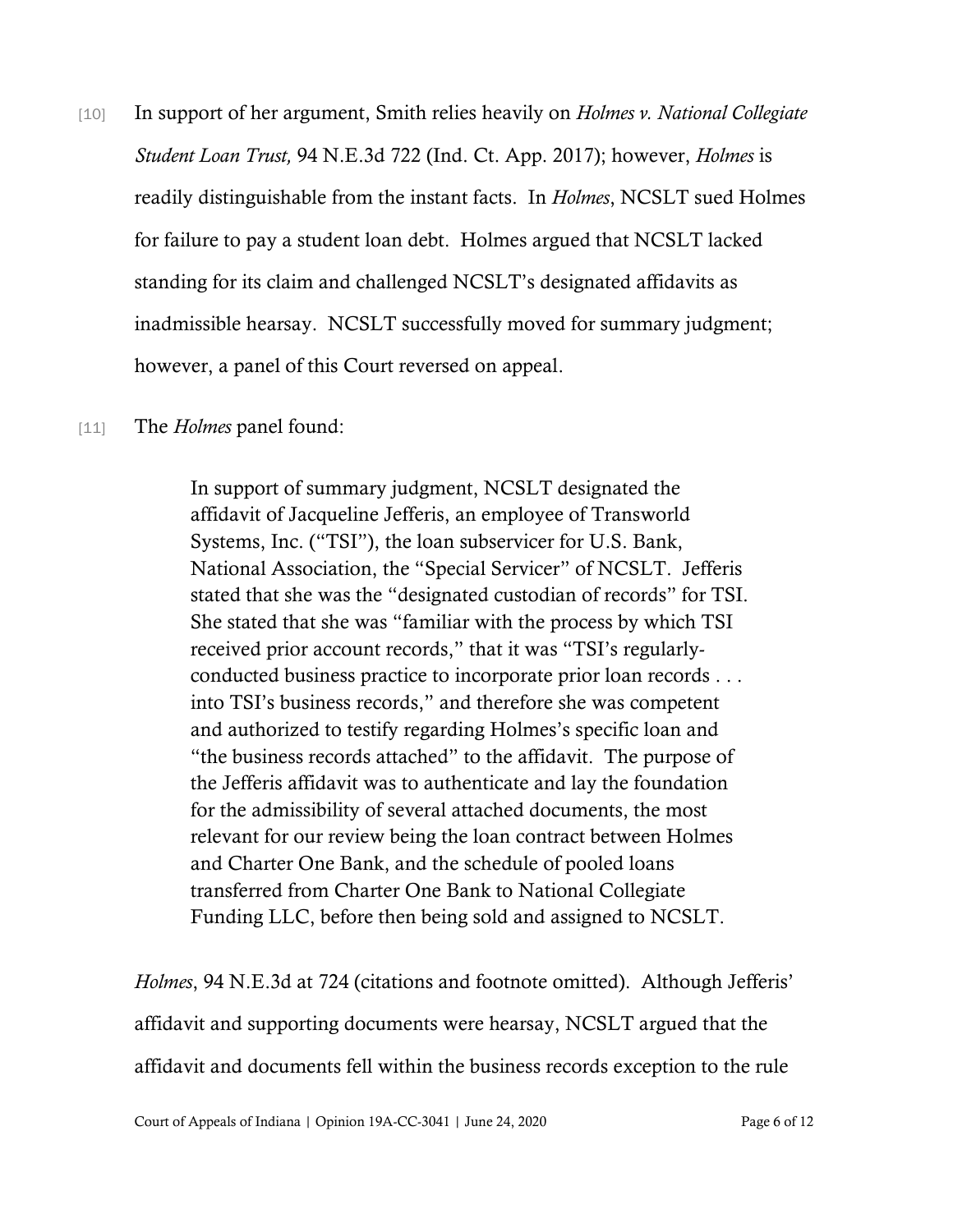against hearsay. *See* Evid. R. 803(6). In rejecting this argument, the panel reasoned:

. . .[T]he Jefferis affidavit provided no testimony to support the admission of the contract between Holmes and Charter One Bank or the schedule of pooled loans sold and assigned to National Collegiate Funding, LLC, and then to NCSLT, as business records pursuant to Evidence Rule 803(6). There was no testimony to indicate that Jefferis was familiar with or had personal knowledge of the regular business practices or record keeping of Charter One Bank, the loan originator, or that of NCSLT regarding the transfer of pooled loans, such that she could testify as to the reliability and authenticity of those documents. Indeed, Jefferis offered no evidence to indicate that those records were made at or near the time of the business activities in question by someone with knowledge, that the records were kept in the course of the regularly conducted activities of either Charter One or NCSLT, and that making the records was part of the regularly conducted business activities of those third-party businesses. In *Speybroeck* [*v. State*, 875 N.E.2d 813, 821 (Ind. Ct. App. 2007)], this Court stated that, pursuant to Trial Rule 803(6), one business "could not lay the proper foundation to admit the records of another business because the requesting business lacked the personal knowledge required to ensure reliability." *Id.* at 821; *accord Williams v. Unifund CCR, LLC*, 70 N.E.3d 375, 379 (Ind. Ct. App. 2017) (affiant from one business who did not have personal knowledge of another business's regularly conducted business activities could not lay foundation for admission of exhibit).

*Id.* at 725-26 (footnote and citations omitted). The panel, thus, deemed "the Jefferis affidavit insufficient to support the admission of two [ ] business records necessary for NCSLT to establish its prima facie case" and found it was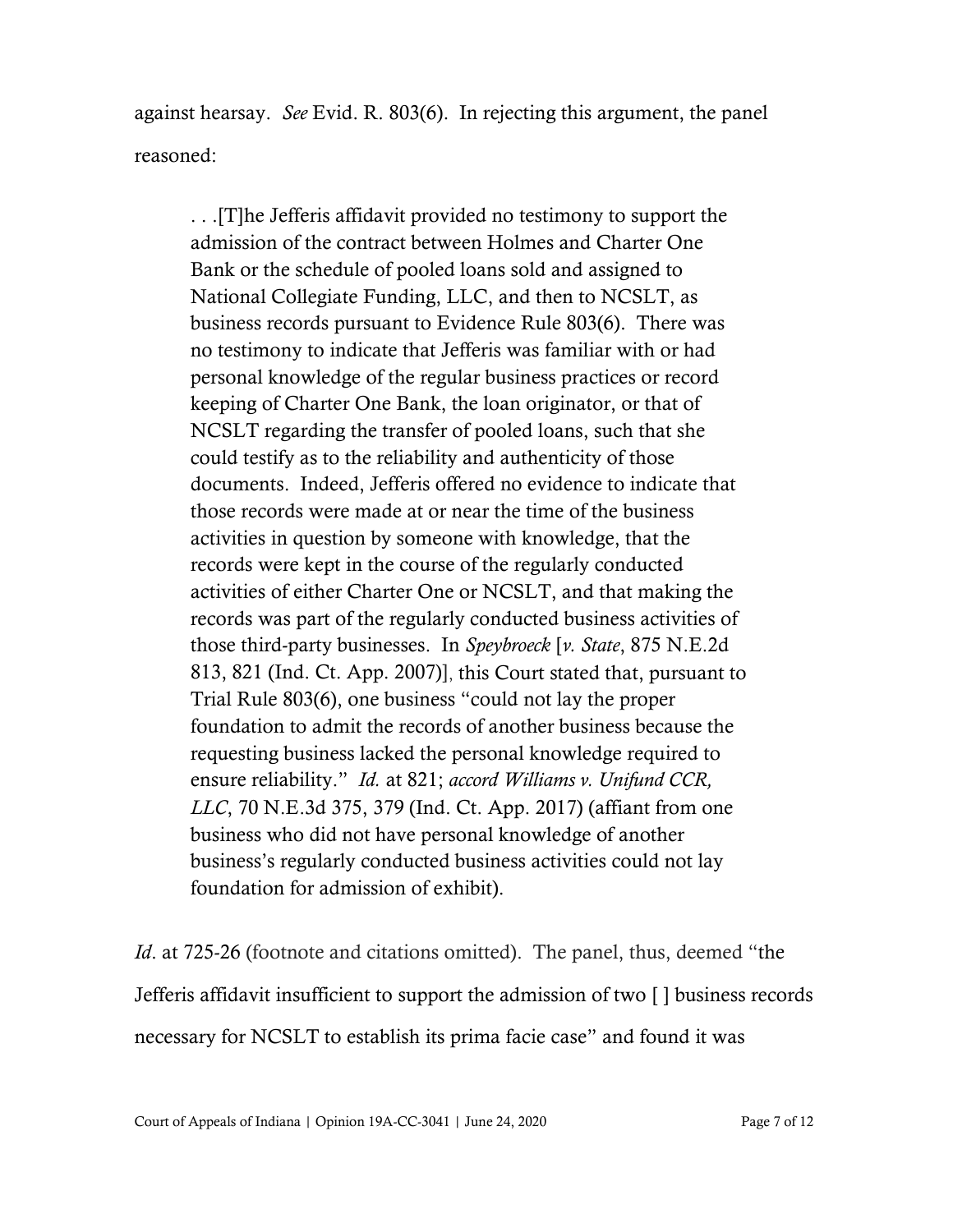inappropriate for the trial court to enter summary judgment in favor of NCSLT. *Id*. at 726.

[12] Here, in support of its motion for summary judgment, NCSLT again tendered an affidavit from Jefferis. The instant Jefferis affidavit provides, in part:

> 1. I am employed by Transworld Systems Inc. (hereinafter "TSI"), the Subservicer for [NCSLT] regarding [ ] the educational loan that is the subject matter of this Affidavit . . . . I am over the age of 18 and am competent and authorized to testify regarding this educational loan through my review of the business records maintained by TSI as custodian of records. These records include electronic data provided to TSI related to the educational loan, and the business records attached to this Affidavit.

> 2. My statements [ ] are based on personal knowledge of the educational loan which I obtained through my training, experience, investigation and review of the business records that are kept and maintained by TSI as dedicated record custodian of this educational loan, and also my understanding of the structured loan program by which this educational loan was originated, funded, documented and sold ultimately to [NCSLT] . . . . The records I reviewed and relied upon in giving this Affidavit, including the business records attached [ ] (the "loan records"), consist of electronically stored documents and electronic data that are within TSI's care, custody or control.

> 3. TSI is currently [ ] the Subservicer for [NCSLT] . . . . [ ] TSI is custodian of the loan records, which records include loan origiation [sic] documents [NCSLT] obtained at acquision [sic]. The loan records also includ [sic] electronic transactions pertaining to the educational loan . . . including [ ] transactions that occurred before TSI became the Subservicer . . . .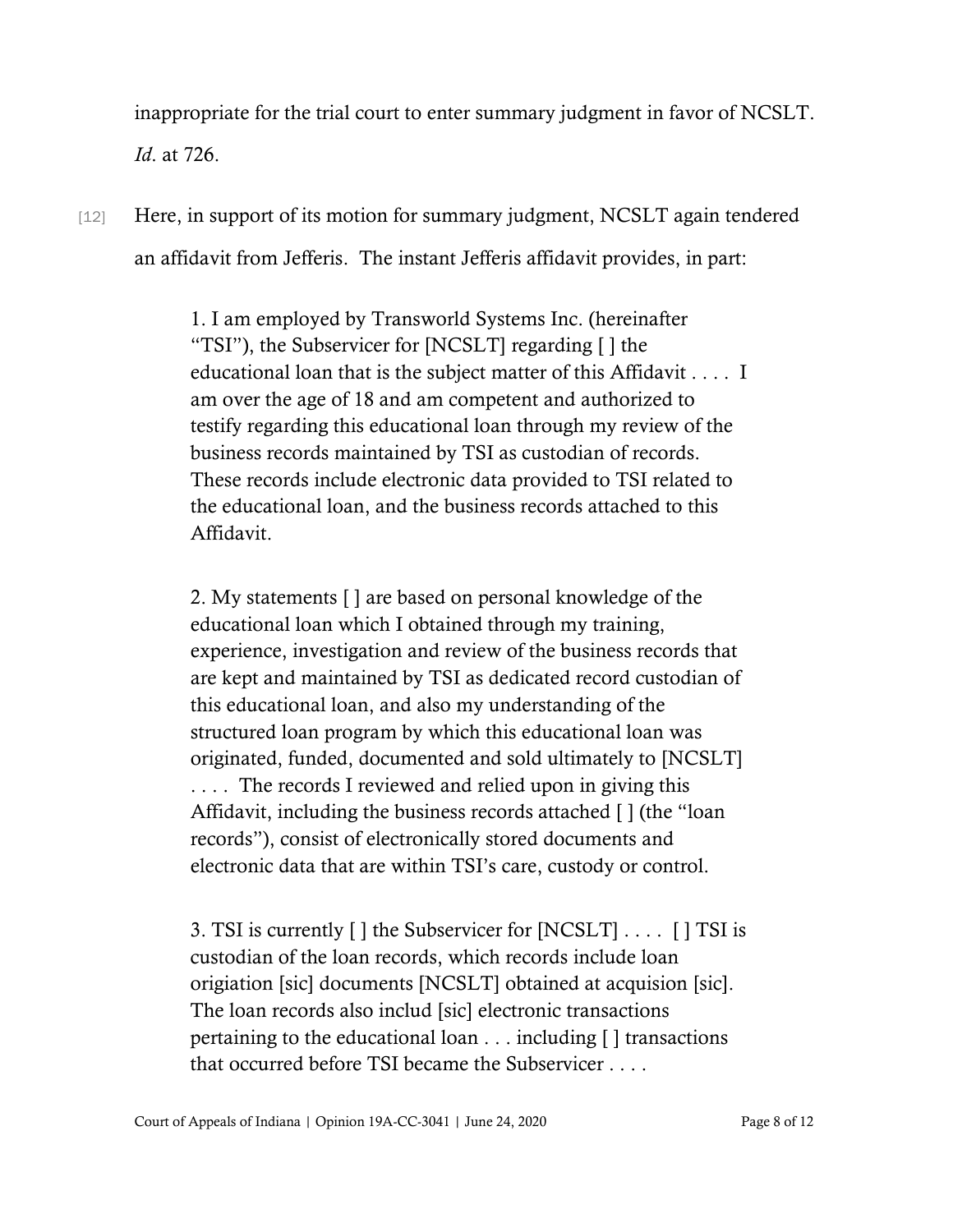4. I have access to, training and experience using the system of record utilized by American Education Services ("AES") to enter, maintain and access the loan records during its role as servicer, and I am familiar with the transaction codes reflected in those records.

5. It is TSI's regularly-conducted business practice to incorporate prior servicers' loan records into the system of record it maintains on [NCSLT's] behalf . . . . I am familiar with the process by which TSI receives access to loan records from [NCSLT's] prior servicers and incorporates those records into TSI's system of record.

6. AES[,] as the prior servicer of the educational loan, began servicing the educational loan upon the first disbursement and continued to service the educational loan until it was charged-off. Upon charge-off, the loan records were transmitted to and incorporated within the records of TSI (or its predecessor), as part of its regularly-conducted business practice. . . .

7. I am familiar with the process by which TSI and AES, on behalf of [NCSLT], each receives loan records from the prior servicer or loan originator, including loan origination documents and data recording the electronic transactions pertaining to the loans. . . . It is TSI's regularly-conducted business practice to incorporate these loan records into the system of record it maintains on [NCSLT]'s behalf.

8. Educational loan records that are within TSI's care, custody and control as Subservicer for [NCSLT], including records entered and maintained by AES . . .were created, compiled or recorded, and kept as part of regularly conducted business activity at or near the time of the event recorded. The loan records were created, compiled or recorded from information transmitted by a person with personal knowledge of such event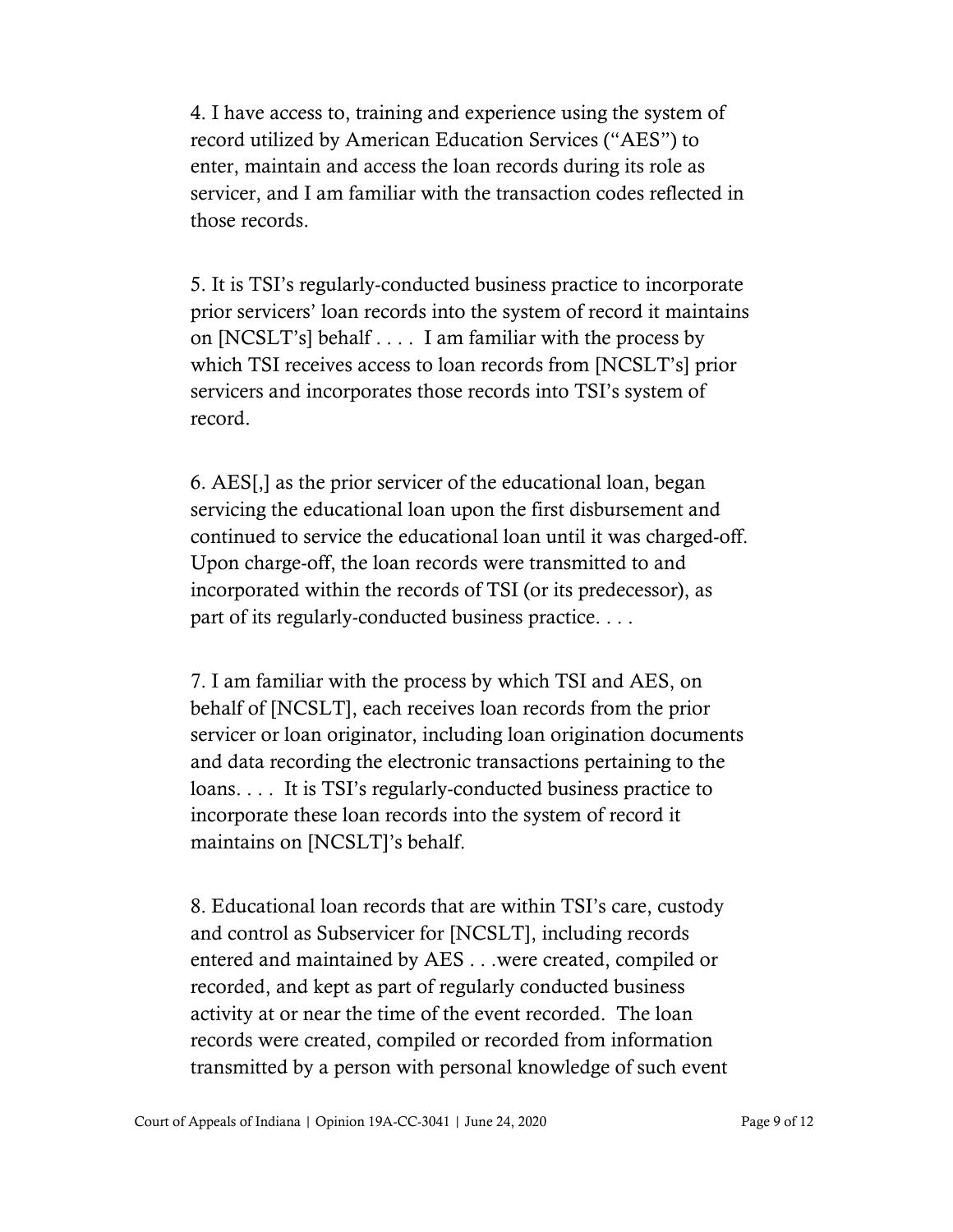who had a business duty to report it, from information transmitted by a person with personal knowledge of such event. Such records are created, kept, maintained, accessed and relied upon in the course of ordinary and regularly conducted business activity.

\* \* \* \* \*

10. . . . [Smith] obtained an educational loan with [Bank One] and funds were disbursed on 10/22/2004. [Smith's] educational loan was transferred, sold and assigned to National Collegiate Funding, LLC, on 2/23/2005 for valuable consideration, along with other educational loans ("Loan Pool . . . . Attached [ ] as Exhibit "C" is a true and correct copy of the Pool Supplement and a redacted excerpt of the Schedule of the Loan Pool . . . showing that [Smith's] loan was part of the Loan Pool.

11. On 2/23/2005, National Collegiate Funding, LLC transferred, sold and assigned the Loan Pool, including [Smith's] educational loan [ ] to [NCSLT] for valuable consideration . . . .

Appellant's App. Vol. II pp. 47-50 (citations omitted).

[13] Unlike the deficient affidavit that NCSLT tendered in *Holmes*, the instant affidavit demonstrated, from a source and circumstances that did not indicate a lack of trustworthiness, that: (1) the business records were made at, near the time, or from information transmitted by a person with knowledge; (2) the business records were kept in the course of regularly conducted activities of Bank One and/or NCSLT; and (3) the making of the business records was a regular practice of the business activities of Bank One, NCSLT, and their loan servicers and subservicers. *See* Ind. R. Evid. 803(6). NCSLT's designated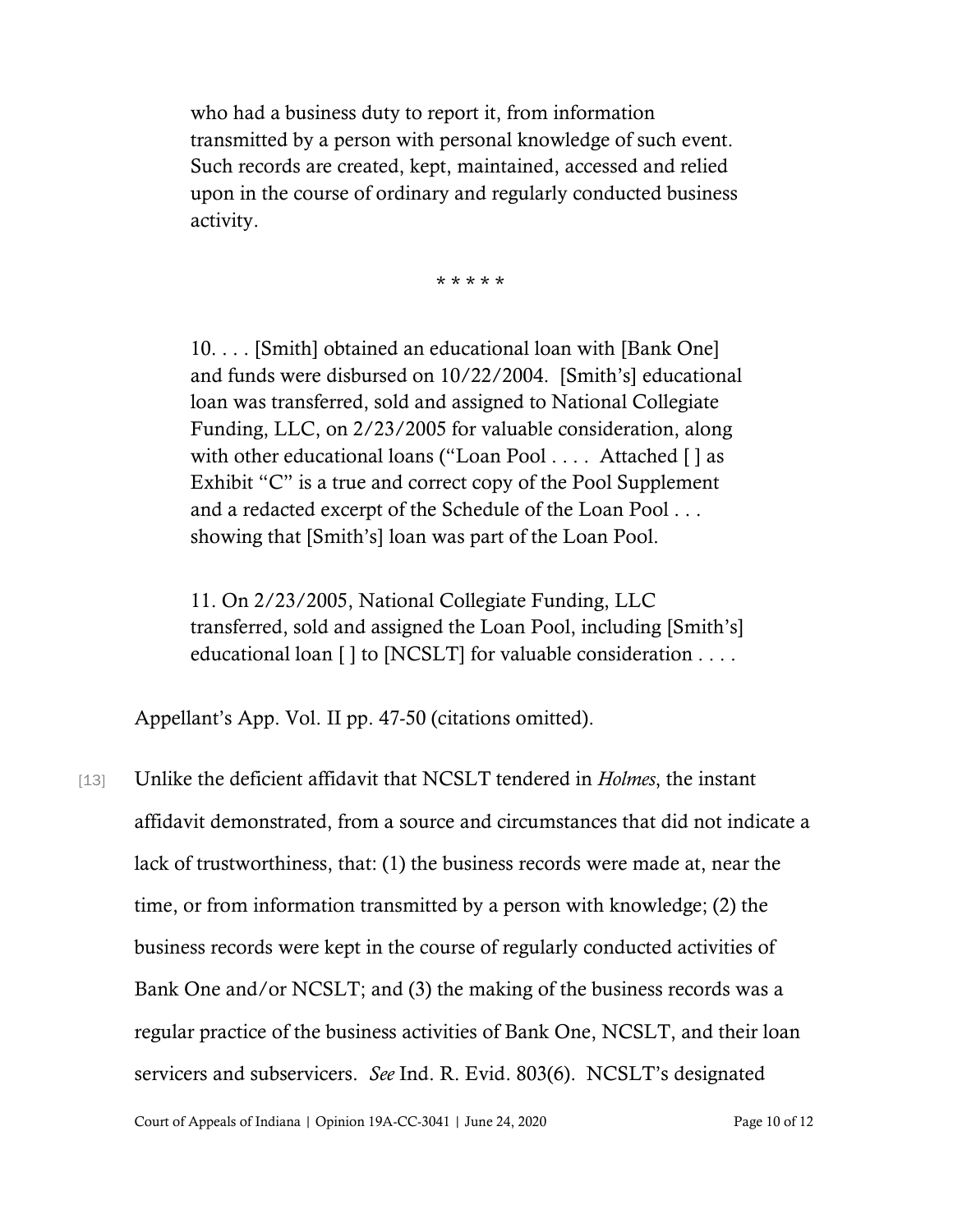materials also established the manner in which Smith's Bank One educational loan was transferred to NCSLT; and that Jefferis was familiar with the regular business practices or recordkeeping of NCSLT's subservicer, TSI, as well as Bank One's servicer, AES, regarding the transfer of pooled loans and, therefore, could testify as to the reliability and authenticity of those documents.

[14] For the foregoing reasons, the instant affidavit and attached documentation satisfied the requirements of Evidence Rule 803(6) and were properly admitted as business records.

#### *II. Ownership and Right to Collect*

[15] Smith also argues that the existence of a genuine issue of material fact precluded entry of summary judgment in NCSLT's favor because "NCSLT failed to prove that it is the owner of Smith's old Bank One account[.]" Smith's Br. p. 13. We cannot agree. NCSLT designated materials that demonstrate that: (1) Bank One transferred, assigned, or sold a bundle of educational loans to The National Collegiate Funding, LLC, pursuant to the Pool Supplement agreement; (2) the bundle of educational loans incorporated loans that originated under Bank One's Education One program, which included Smith's Bank One educational loan; and (3) The National Collegiate Funding, LLC sold the same bundle of educational loans to NCSLT, pursuant to the Deposit and Sale Agreement. Accordingly, the trial court properly found that no genuine issue of material fact existed regarding NCSLT's ownership of and right to collect regarding Smith's defaulted educational loan; and that NCSLT was entitled to judgment as a matter of law.